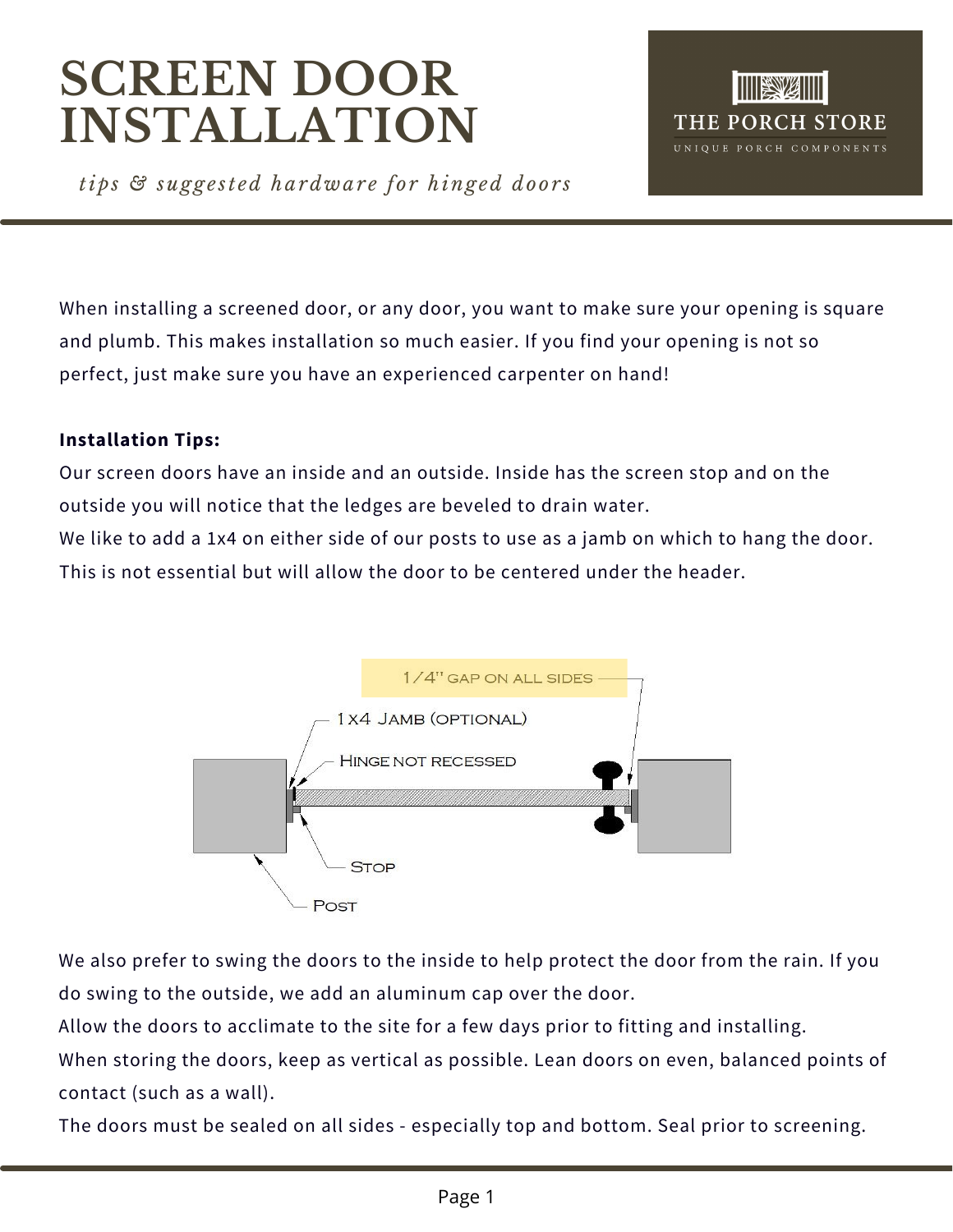When fitting the doors, look for any bowing or warping.

This should be very minimal and can generally be [corrected](http://www.completehomehardware.com/the-porch-co-screen-door-hardware-package/) by making sure hinges are aligned. Adjust stops to meet the shape of the door after door is hung.

Our doors have no metal fasteners so they may be planed on all sides if needed to fit the opening.

Leave a gap around the door - no less than  $1/8$ ", no more than  $5/16$ ". These are wood doors and they will move with the weather.

We use 3 hinges per door. On the active door, we use two spring loaded hinges. We do not recess our hinges. The stops placed on the outside of the doors conceals this gap. If the door does expand, you can then recess the hinge to allow for the expansion without having to cut off the door.

We install the strike plate recessed and flush with the door jamb. This can be shimmed or moved up or down to [accommodate](http://www.completehomehardware.com/the-porch-co-screen-door-hardware-package/) door latch if necessary.

ASTRAGAL For double doors – We provide you with a T-Astragal which is to be attached to your stationary door. Note, once installed, there should be no less than 1/8" and no more than 5/16" gap between the astragal and the active door. The swing of your active door will [determine](http://www.completehomehardware.com/the-porch-co-screen-door-hardware-package/) which direction the astragal will be installed. (See example below) **HINGES** (NOT RECESSED) 1 X 4 JAMB (OPTIONAL) **ASTRAGAL**  $4^{\mathrm{H}}$  GAP